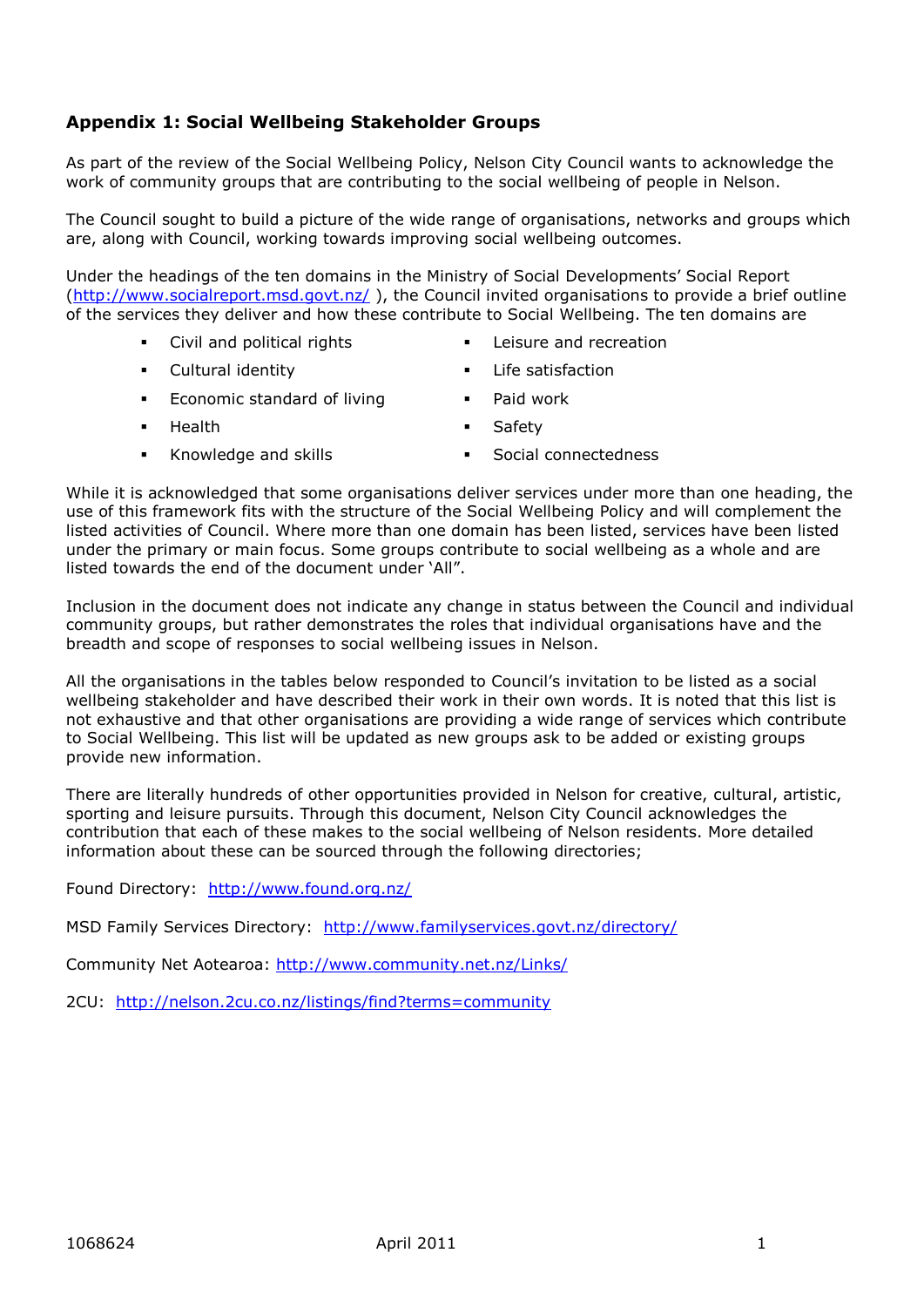| <b>Health</b>                                                                                                                                                                                                    |                                                                                                                                                                                                                                                                                                                                                                                                                                                                                                |                                                                                                                                                                                                                                                                                                                                                                                                                                                                                                                                               |                                                                                                             |
|------------------------------------------------------------------------------------------------------------------------------------------------------------------------------------------------------------------|------------------------------------------------------------------------------------------------------------------------------------------------------------------------------------------------------------------------------------------------------------------------------------------------------------------------------------------------------------------------------------------------------------------------------------------------------------------------------------------------|-----------------------------------------------------------------------------------------------------------------------------------------------------------------------------------------------------------------------------------------------------------------------------------------------------------------------------------------------------------------------------------------------------------------------------------------------------------------------------------------------------------------------------------------------|-------------------------------------------------------------------------------------------------------------|
| Name of organisation,<br>address and<br>phone/email/website                                                                                                                                                      | <b>Brief description of services</b><br>delivered                                                                                                                                                                                                                                                                                                                                                                                                                                              | <b>Contribution to Social</b><br>Wellbeing                                                                                                                                                                                                                                                                                                                                                                                                                                                                                                    | <b>Social Report</b><br>Domain(s)                                                                           |
| <b>Problem Gambling</b><br><b>Foundation of NZ</b><br>50 Halifax St<br>Nelson 7010<br>Ph 03 5482230<br>Phil.townshend@pgfnz.<br>org.nz<br>Pgfnz.org                                                              | Treatment for problem gamblers<br>and their families<br>Community education<br><b>Public Health Interventions</b>                                                                                                                                                                                                                                                                                                                                                                              | Through helping problem<br>gamblers and their families<br>deal with the issues created by<br>this disorder Increasing<br>community resilience to<br>problem gambling and related<br>issues                                                                                                                                                                                                                                                                                                                                                    | Health<br>Life<br>Satisfaction<br>Economic<br>standard of<br>Living<br>Civil and<br><b>Political Rights</b> |
| <b>Compass</b><br>Health Action, PO Box 691<br>Nelson<br>Ph 03 5482798 ext 6.<br>compass@healthaction.<br>org.nz                                                                                                 | Peer support and advocacy for<br>those with mental health issues                                                                                                                                                                                                                                                                                                                                                                                                                               | Making people feel supported in<br>their dealing with organisations<br>and their community and that<br>their views are heard                                                                                                                                                                                                                                                                                                                                                                                                                  | Health                                                                                                      |
| <b>Parent to Parent</b><br><b>Nelson</b>                                                                                                                                                                         | Empowering parents, caregivers<br>& whanau who have children and<br>family members with disabilities,<br>health impairments or special<br>needs through support and the<br>provision of information, training<br>and matching with another<br>parent.                                                                                                                                                                                                                                          | Parent to Parent matches<br>parents seeking information<br>and emotional support in 1:1<br>relationships with a trained<br>volunteer Support Parent<br>whose child has the same or<br>similar disability.                                                                                                                                                                                                                                                                                                                                     | Health<br>Social<br>connectedness<br>Knowledge &<br>skills                                                  |
| <b>Nelson Asthma</b><br><b>Society Inc.</b><br><b>Community Groups Centre</b><br>50 Halifax Street<br>Nelson 7010<br>Ph 03 546 7675<br>asthma.nelson@xtra.<br>co.nz<br>www.asthmafoundation.<br>org.nz           | Free information booklets,<br>spacers and peak flow meters.<br>Co-ordination of self<br>management exercise and<br>breathing groups.<br>Referring clients to respiratory<br>nurses and other agencies.<br>Sale of dust mite allergy bedding<br>covers.<br>Giving presentations, support<br>and education.                                                                                                                                                                                      | To assist people with asthma<br>and related respiratory<br>conditions through improved<br>self management, education<br>and support.                                                                                                                                                                                                                                                                                                                                                                                                          | Health                                                                                                      |
| <b>Restless Legs Support</b><br>Group<br>c/o 22 Greenhill Rd,<br>Nelson 7011<br>Ph 03 5486398<br>email trm@clear.net.nz                                                                                          | Information and support for<br>people<br>afflicted with restless legs<br>syndrom or PLMS. Only such<br>group in NZ<br>Affiliated to USA Restless Legs<br>Foundation                                                                                                                                                                                                                                                                                                                            | Health                                                                                                                                                                                                                                                                                                                                                                                                                                                                                                                                        | Health                                                                                                      |
| <b>Nayland College</b><br><b>Community Education</b><br>Nayland College<br>166 Nayland Road, Stoke,<br>Nelson 7011<br>Ph: 547 9769<br>E: kathryns@nayland.<br>school.nz<br>W: http://comed.nayland.<br>school.nz | Nayland College Community<br>Education offers a 'generic'<br>programme of courses for adults<br>which range from business, Art &<br>Creative crafts, communication,<br>computers, Fitness, Health,<br>Home & Garden, Language &<br>Culture, Music.<br>2009:<br>• 2390 student enrolments<br>• 37-45 courses offered each<br>term (ave of 40)<br>• Ave of 15 students per class<br>• 27 tutors employed each term<br>2010<br>Govt ceased all ACE funding to<br>night class in schools programme | Having run for over 25 years at<br>Nayland College the ACE<br>programmed has a credible<br>reputation offering a range of<br>courses available to motivated<br>individuals regardless of age,<br>ethnicity, educational<br>attainment, where they live,<br>and until recently 'ability to<br>pay'.<br>• A range of courses<br>contributes to the viability of<br>the overall programme ie<br>some hobby classes subsidise<br>less popular classes of<br>community importance (e.g.<br>parenting, budgeting).<br>• Can lead to self-employment | Health<br>Knowledge<br>and skills<br>Leisure and<br>recreation<br>Social<br>Connectedness                   |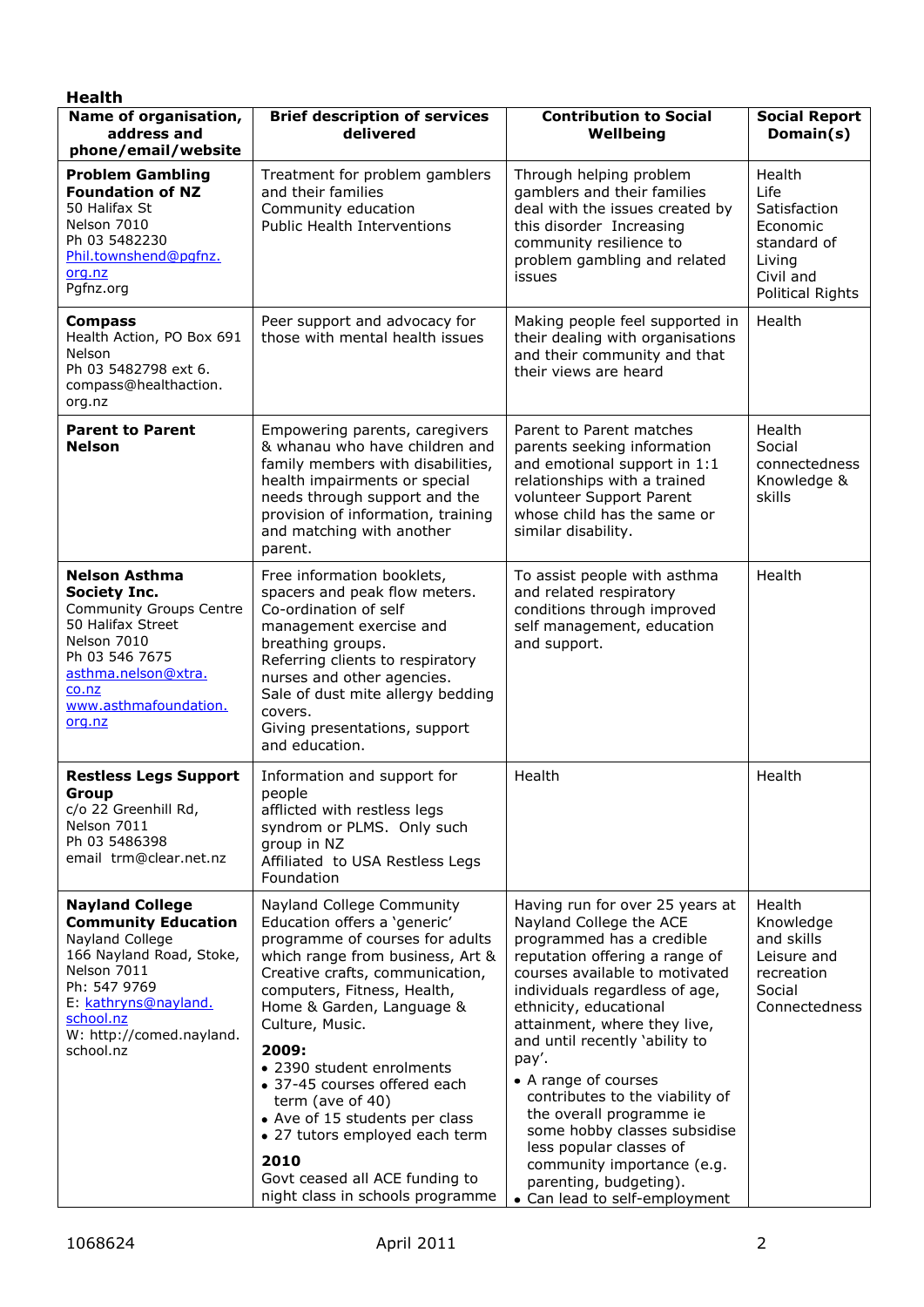| Name of organisation,              | <b>Brief description of services</b>                                                                                                                                                                                                                                                                                                                                                                                               | <b>Contribution to Social</b>                                                                                                                                                                                                                                                                                                                                                                                                                                                                                                                                                                                                                                                                                                                                                                                                                                                                                                                                                                                                                                                                                                                                                                                                                                                                                                                                                                                                                                         | <b>Social Report</b> |
|------------------------------------|------------------------------------------------------------------------------------------------------------------------------------------------------------------------------------------------------------------------------------------------------------------------------------------------------------------------------------------------------------------------------------------------------------------------------------|-----------------------------------------------------------------------------------------------------------------------------------------------------------------------------------------------------------------------------------------------------------------------------------------------------------------------------------------------------------------------------------------------------------------------------------------------------------------------------------------------------------------------------------------------------------------------------------------------------------------------------------------------------------------------------------------------------------------------------------------------------------------------------------------------------------------------------------------------------------------------------------------------------------------------------------------------------------------------------------------------------------------------------------------------------------------------------------------------------------------------------------------------------------------------------------------------------------------------------------------------------------------------------------------------------------------------------------------------------------------------------------------------------------------------------------------------------------------------|----------------------|
|                                    |                                                                                                                                                                                                                                                                                                                                                                                                                                    |                                                                                                                                                                                                                                                                                                                                                                                                                                                                                                                                                                                                                                                                                                                                                                                                                                                                                                                                                                                                                                                                                                                                                                                                                                                                                                                                                                                                                                                                       |                      |
| address and<br>phone/email/website | delivered<br>in Nelson region.<br>• 1800 student enrolments<br>(Enrolments decreased by 585<br>from 2010 or 24% which was<br>in line with forecast due to<br>increased prices)<br>• Between 32 and 39 classes<br>offered each term (ave 36)<br>• Class size ranged from an<br>average of 14 students in Term<br>1 and decreased to 11 in Term<br>4 (ave of 12 per class).<br>• An average of 26 tutors<br>employed in any one term | Wellbeing<br>• Give people skills to help with<br>family welfare and finances<br>(e.g. cooking, gardening,<br>sewing)<br>• Offered at a good 'time'<br>(evenings, weekends) to<br>allow working, retired or<br>stay-at-home parents to<br>attend<br>• Provide stimulation, self-<br>development, mental health,<br>confidence and joy<br>• Are often a first step back<br>into learning for those who<br>may have found earlier<br>schooling unsuccessful<br>• Are a starting point, or entrée<br>into an ongoing interest<br>• Recognize 'what particular<br>course' attended for some is<br>$irrelevant - it$ is the fact that<br>they are motivated to come<br>at all - to beat social<br>isolation, language barriers,<br>depression, fitness etc<br>• Serve as a valuable<br>opportunity to connect with<br>people from all walks of life -<br>across cultures, gender and<br>age range<br>• Assists newcomers to adjust<br>or settle into the Nelson<br>region<br><b>Outcomes to the Nelson</b><br>Community<br>Research compiled by Price<br>Waterhouse Coopers shows<br>there are varied (and<br>economically quantifiable!)<br>outcomes for adult students,<br>including but not limited to:<br>• Increased foundation skills,<br>confidence and self-esteem<br>• Improved mental and<br>physical health, home life and<br>communication<br>• Moving towards further study,<br>or improving career or<br>prospects<br>• Increased community<br>participation | Domain(s)            |
|                                    |                                                                                                                                                                                                                                                                                                                                                                                                                                    | • Employment opportunities for<br>tutors<br>• Flow-on benefits to<br>businesses for supplies e.g.<br>Impressions for art supplies;                                                                                                                                                                                                                                                                                                                                                                                                                                                                                                                                                                                                                                                                                                                                                                                                                                                                                                                                                                                                                                                                                                                                                                                                                                                                                                                                    |                      |
|                                    |                                                                                                                                                                                                                                                                                                                                                                                                                                    | Music shops, consultancy or<br>private tutoring opportunities<br>• Flow-on benefits for<br>community-run, or not-for-<br>profit organisations e.g Teen<br>Power, French Alliance, Floral                                                                                                                                                                                                                                                                                                                                                                                                                                                                                                                                                                                                                                                                                                                                                                                                                                                                                                                                                                                                                                                                                                                                                                                                                                                                              |                      |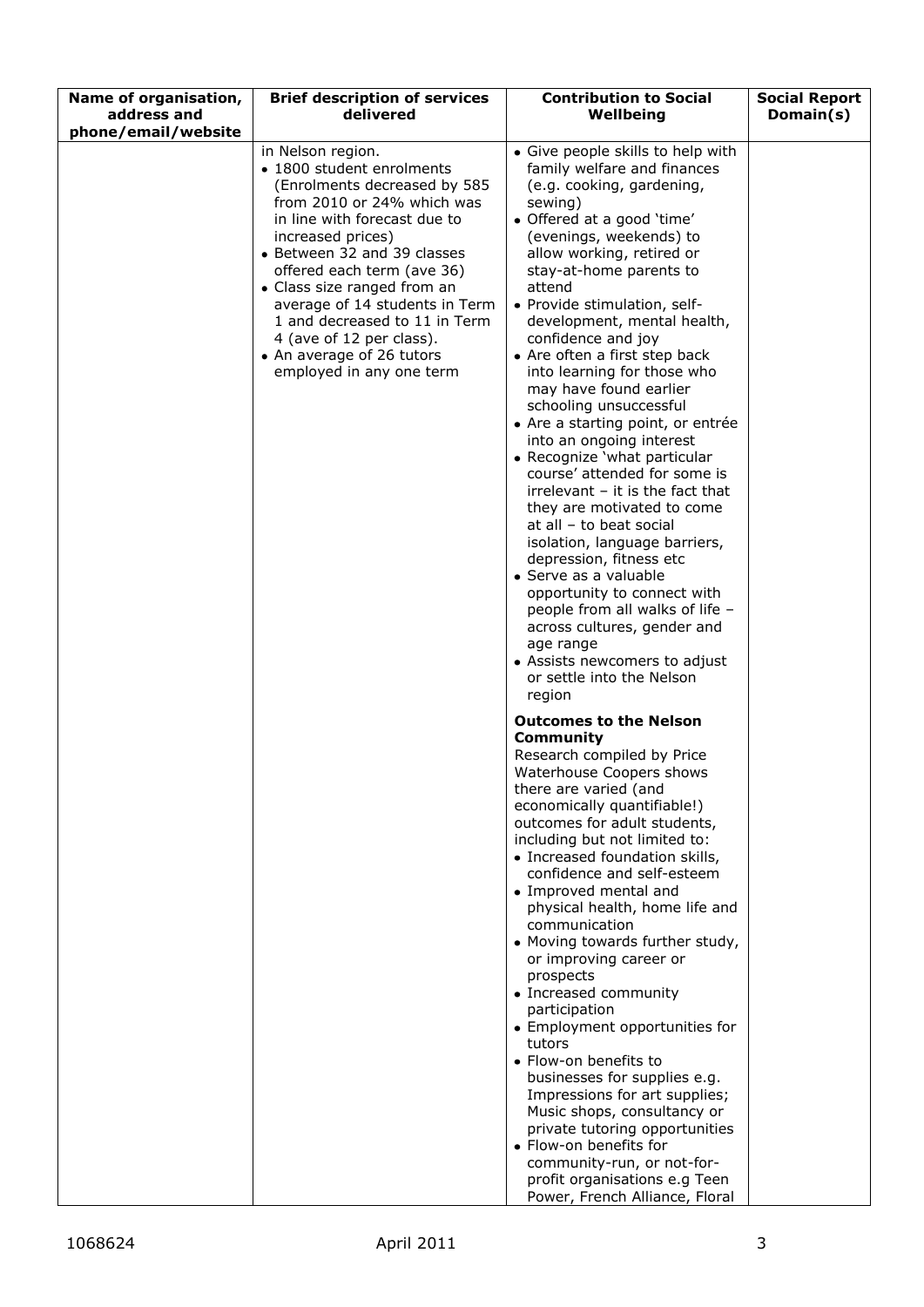| Name of organisation,<br>address and<br>phone/email/website                                                                                                                                                                                              | <b>Brief description of services</b><br>delivered                                                                                                                                                              | <b>Contribution to Social</b><br>Wellbeing                                                                                                                                                                                                                                                                                                                                                                                                                                                                                                                                                                                                                                | <b>Social Report</b><br>Domain(s)                                                            |
|----------------------------------------------------------------------------------------------------------------------------------------------------------------------------------------------------------------------------------------------------------|----------------------------------------------------------------------------------------------------------------------------------------------------------------------------------------------------------------|---------------------------------------------------------------------------------------------------------------------------------------------------------------------------------------------------------------------------------------------------------------------------------------------------------------------------------------------------------------------------------------------------------------------------------------------------------------------------------------------------------------------------------------------------------------------------------------------------------------------------------------------------------------------------|----------------------------------------------------------------------------------------------|
|                                                                                                                                                                                                                                                          |                                                                                                                                                                                                                | club, Wine club                                                                                                                                                                                                                                                                                                                                                                                                                                                                                                                                                                                                                                                           |                                                                                              |
|                                                                                                                                                                                                                                                          |                                                                                                                                                                                                                | <b>Value of ACE at Nayland</b><br>• Long standing reputation in<br>the Nelson Community $- a$<br>valuable resource for many<br>over decades and an integral<br>part of NZ's education and<br>learning environment<br>• Established systems and<br>programme with low<br>overheads utilizing adult-<br>friendly school facilities at<br>times where they would be<br>otherwise unused<br>· Provides an accessible,<br>affordable education choice<br>for motivated people<br>• Community links and local<br>knowledge - can respond to<br>changing local needs<br>· Varied, coordinated, in-<br>demand learning programmes<br>offering an 'entrée' into adult<br>education |                                                                                              |
| Waimarama<br><b>Community Gardens</b><br>319 Brook Street (access<br>off Tantragee Road)<br>NELSON 7010<br>Postal: P O Box 926<br>NELSON 7040<br>Ph 548 4575<br>Email:<br>waimarama@actrix.<br>co.nz<br>Website:<br>www.waimarama<br>organics.<br>org.nz | Demonstration of organic<br>gardening methods<br>Volunteering opportunities<br>Sale of seedlings and gardening<br>products<br>Tranguil and beautiful<br>environment for time out and<br>recreational enjoyment | Opportunities to learn life skills,<br>participate, create community<br>asset - all give Life<br>Satisfaction.<br>Outdoor work and enjoyment of<br>Gardens environment<br>contribute to Health, increase<br>Knowledge & Skills, offer<br>Leisure & Recreation.<br>Meeting and working alongside<br>others gives Social<br>connectedness.                                                                                                                                                                                                                                                                                                                                  | Health<br>Knowledge &<br><b>Skills</b><br>Leisure &<br>Recreation<br>Social<br>connectedness |

## **Knowledge and skills**

| Name of organisation,<br>address and<br>phone/email/website                                                                                  | <b>Brief description of services</b><br>delivered                                                                                                                                                                                     | <b>Contribution to Social</b><br>Wellbeing                                                                                               | <b>Social</b><br><b>Report</b><br>Domain(s)                                                                                                             |
|----------------------------------------------------------------------------------------------------------------------------------------------|---------------------------------------------------------------------------------------------------------------------------------------------------------------------------------------------------------------------------------------|------------------------------------------------------------------------------------------------------------------------------------------|---------------------------------------------------------------------------------------------------------------------------------------------------------|
| <b>Nelson Tasman</b><br><b>Business Trust</b><br>PO Box 1278, Nelson<br>2/39 Halifax Street,<br>Nelson<br>sarah@ntbt.co.nz<br>www.ntbt.co.nz | Information and referral<br>resources, Start up Business<br>Training, Business Mentoring and<br>Monthly Network meetings for<br>people considering self-<br>employment and for existing<br>businesses in the Nelson Tasman<br>region. | Empowering and encouraging<br>individuals to start up and run<br>their own businesses through<br>mentoring, networking and<br>education. | Knowledge<br>and skills<br>Social<br>connectedness<br>Economic<br>standard of<br>living<br>Paid work<br>Life<br>satisfaction<br>Social<br>connectedness |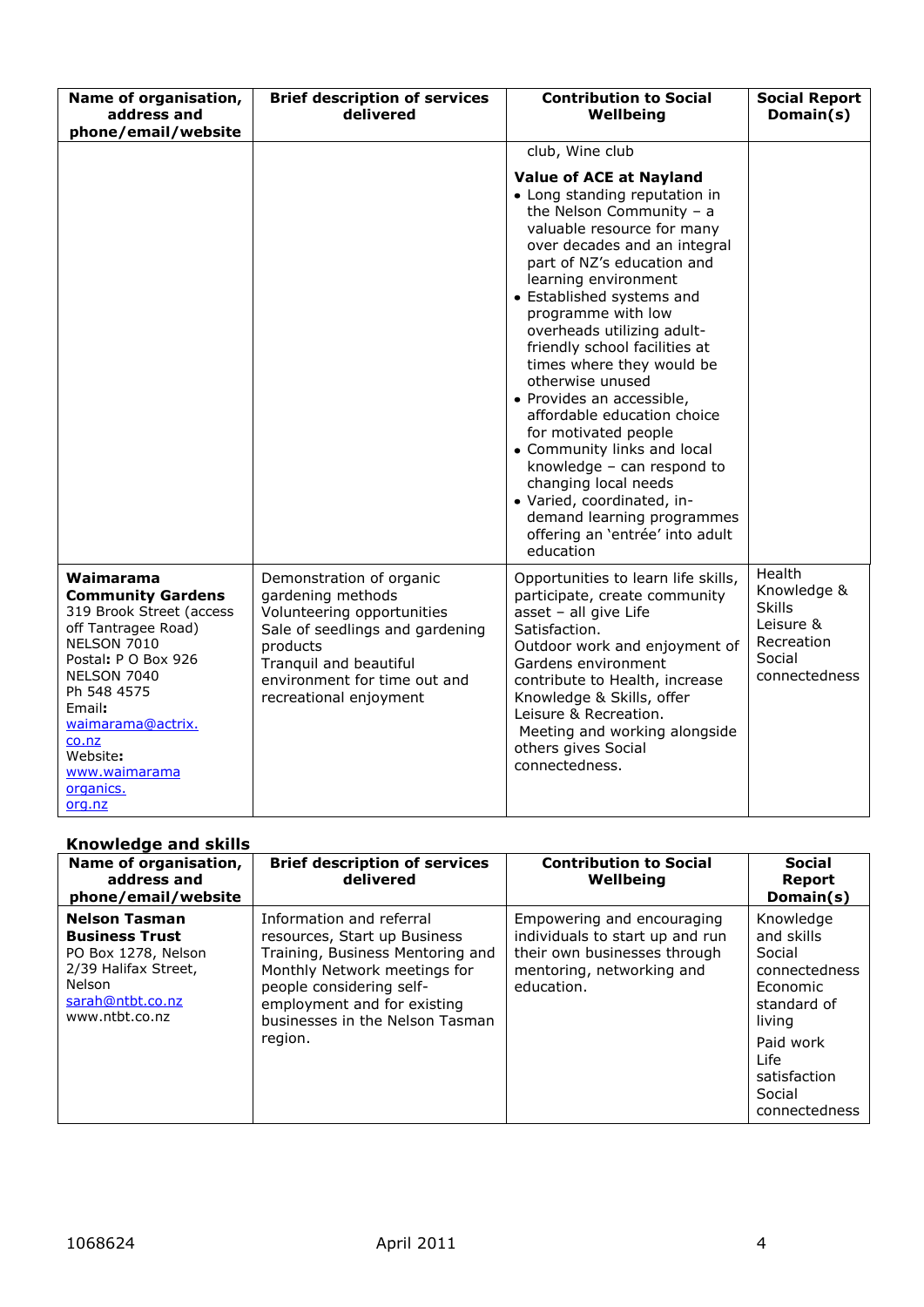| <b>Paid work</b>                                                                                                               |                                                                                                                                                                                                        |                                                                                                                                                                 |                                                                                                                            |
|--------------------------------------------------------------------------------------------------------------------------------|--------------------------------------------------------------------------------------------------------------------------------------------------------------------------------------------------------|-----------------------------------------------------------------------------------------------------------------------------------------------------------------|----------------------------------------------------------------------------------------------------------------------------|
| Name of organisation,<br>address and<br>phone/email/website                                                                    | <b>Brief description of services</b><br>delivered                                                                                                                                                      | <b>Contribution to Social</b><br>Wellbeing                                                                                                                      | <b>Social</b><br><b>Report</b><br>Domain(s)                                                                                |
| <b>Youth Transition</b><br><b>Service</b><br>23 New Street, Nelson<br>Ph: 5459147 or 5480103<br>Youthshadow2@<br>nelsonhub.org | Youth coaches supporting 15 to<br>19 year olds who are no longer<br>in school to transition into<br>employment, training or further<br>study. CVs, job applications,<br>career plans and goal setting. | Working with any barriers to<br>employment. Working from a<br>strength based model.<br>Connection to agencies and<br>advocacy to support general<br>well-being. | Paid Work<br>Knowledge &<br>skills<br>Life<br>satisfaction<br>Economic<br>standard of<br>living<br>Social<br>connectedness |

| <b>Economic standard of living</b>                                                                                                                                   |                                                                                                                                                                                                                                                                                                                                 |                                                                                                                                                                                                                                                                                                                                                                                                                                                                                                                                                                       |                                                                                                                                                                     |  |
|----------------------------------------------------------------------------------------------------------------------------------------------------------------------|---------------------------------------------------------------------------------------------------------------------------------------------------------------------------------------------------------------------------------------------------------------------------------------------------------------------------------|-----------------------------------------------------------------------------------------------------------------------------------------------------------------------------------------------------------------------------------------------------------------------------------------------------------------------------------------------------------------------------------------------------------------------------------------------------------------------------------------------------------------------------------------------------------------------|---------------------------------------------------------------------------------------------------------------------------------------------------------------------|--|
| Name of organisation,<br>address and<br>phone/email/website                                                                                                          | <b>Brief description of services</b><br>delivered                                                                                                                                                                                                                                                                               | <b>Contribution to Social</b><br>Wellbeing                                                                                                                                                                                                                                                                                                                                                                                                                                                                                                                            | <b>Social</b><br>Report<br>Domain(s)                                                                                                                                |  |
| <b>YMCA Nelson</b><br>156 Toi Toi St, Nelson<br>PO Box 355, Nelson<br>Ph 545 6631<br>E: e.d@nelsonymca.org.nz<br>Contact: Ron Kjestrup,<br><b>Executive Director</b> | TEC funded Adult Education<br>Alternative Education (14-16<br>year olds),<br>YKids Early Childhood Education<br>Centre.<br><b>OSCAR After School Programmes</b><br>Holiday programmes (5-13 year<br>olds)- four ASC and four Holiday<br>programmes<br>Youth Support Services<br>YStars programme for<br>intellectually disabled | Adult and alternative education<br>lead to better employment<br>outcomes and improved life<br>choices.<br>Physical activity, outdoor<br>education, and healthy eating<br>for adults, youth and children<br>are integral to all programmes,<br>leading to better health<br>outcomes. Improved social<br>outcomes through values based<br>service provision, pastoral<br>support, and integration with<br>the community. The YMCA<br>contributes to paid work<br>through employment of staff<br>and positive employment<br>outcomes from adult education<br>programmes. | Economic<br>standard of<br>living<br>Health<br>Knowledge<br>and skills<br>Leisure and<br>recreation<br>Life<br>satisfaction<br>Paid work<br>Social<br>connectedness |  |
| <b>ACC</b><br>47 Collingwood Street<br>Nelson<br>Ph 545 7806 - Manager<br>direct dial<br>Ph 545 7801 - Fax<br>Peter.abel@acc.co.nz<br>www.acc.co.nz                  | <b>Branch</b><br><b>Vocational and Social</b><br><b>Rehabilitation Services</b><br><b>Injury Prevention</b><br>Various programmes -<br>industrial and community                                                                                                                                                                 | Income maintenance to injured<br>persons, together with<br>rehabilitative assistance,<br>enabling timely return to work<br>or independence<br>Medical costs, from GP fees<br>through to elective surgery and<br>ongoing care if required                                                                                                                                                                                                                                                                                                                              | Economic<br>Standard of<br>living<br>Health<br>Leisure and<br>recreation<br>Life<br>satisfaction<br>Paid work<br>Safety                                             |  |

### **Civil and political rights**

| Name of organisation,<br>address and<br>phone/email/website                                                    | <b>Brief description of services</b><br>delivered                                                       | <b>Contribution to Social</b><br>Wellbeing                                      | <b>Social</b><br><b>Report</b><br>Domain(s)                                                                                              |
|----------------------------------------------------------------------------------------------------------------|---------------------------------------------------------------------------------------------------------|---------------------------------------------------------------------------------|------------------------------------------------------------------------------------------------------------------------------------------|
| <b>Inspired Productions</b><br>c/o 125 Hill Street<br>Richmond 7020<br>Ph 021 054 6293<br>Chris.blythe@mac.com | Participatory development<br>workshops using drama, media<br>and music.<br>Focus on youth and children. | Empowerment, giving people a<br>voice, documenting needs of<br>specific groups. | Civil and<br>political rights<br>Cultural<br>identity<br>Social<br>connectedness<br>Knowledge<br>and skills<br>Leisure and<br>recreation |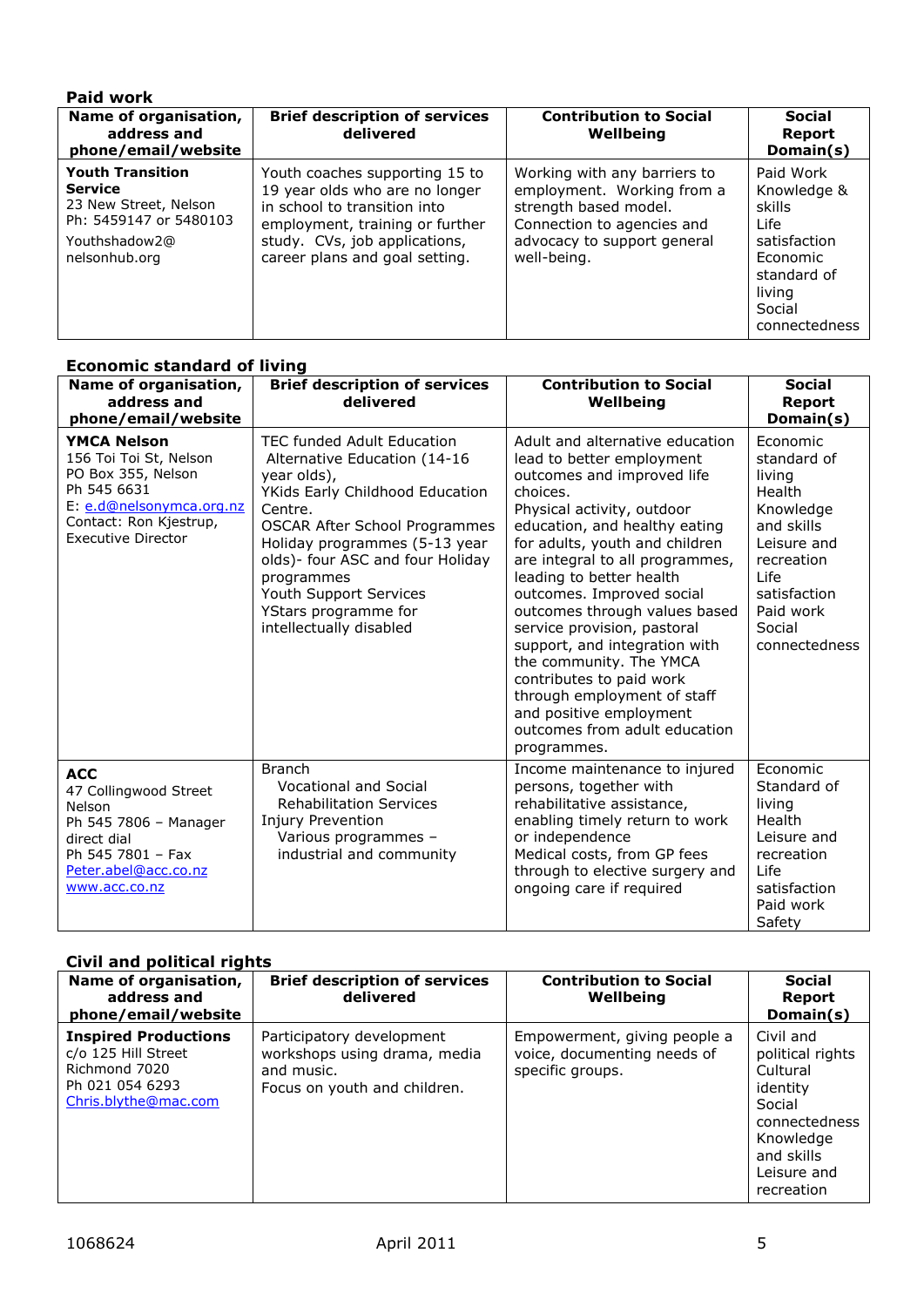| <b>Cultural identity</b>                                                                                                                                                                                         |                                                                                                                                                                                                                                                                                                                                                                                                                                                                                                                                                  |                                                                                                                                                                                                                                                                                                                                                                                                                                     |                                                                                                                                                                |
|------------------------------------------------------------------------------------------------------------------------------------------------------------------------------------------------------------------|--------------------------------------------------------------------------------------------------------------------------------------------------------------------------------------------------------------------------------------------------------------------------------------------------------------------------------------------------------------------------------------------------------------------------------------------------------------------------------------------------------------------------------------------------|-------------------------------------------------------------------------------------------------------------------------------------------------------------------------------------------------------------------------------------------------------------------------------------------------------------------------------------------------------------------------------------------------------------------------------------|----------------------------------------------------------------------------------------------------------------------------------------------------------------|
| Name of organisation,<br>address and<br>phone/email/website                                                                                                                                                      | <b>Brief description of services</b><br>delivered                                                                                                                                                                                                                                                                                                                                                                                                                                                                                                | <b>Contribution to Social</b><br>Wellbeing                                                                                                                                                                                                                                                                                                                                                                                          | <b>Social</b><br><b>Report</b><br>Domain(s)                                                                                                                    |
| The Suter Te Aratoi O<br>Whakatu<br>208 Bridge Street<br>PO Box 751<br>Nelson<br>Jane Evans, Suter<br>Ambassador,<br>41 Russell Street, Nelson.<br>Ph 03 548 4655<br>janeevans@xtra.co.nz<br>www.thesuter.org.nz | Educational programmes for<br>schools and young children.<br>Mind expansion through<br>exposure to different arts<br>mediums<br>Understanding of different<br>cultures<br>Raising awareness of<br>environmental and other social<br>issues<br>Guardians of a significant,<br>valuable and growing art<br>collection                                                                                                                                                                                                                              | The development of cultural<br>identity for the people of<br>Nelson and a chance for visitors<br>to "see" who we are.<br>Spiritual & cultural enrichment<br>of our citizens<br>Provision of experiences that<br>touch the heart & spirit.<br>Experiences that provide for<br>the development of a sense of<br>inquiry.<br>Sports provide physical well-<br>being but the arts and culture<br>expand and enrich the human<br>spirit. | Cultural<br>Identity<br>Civil &<br>political rights<br>Knowledge &<br>skills<br>Leisure &<br>recreation<br>Life<br>satisfaction<br>Social<br>Connectednes<br>S |
| <b>Nelson School of</b><br><b>Music</b><br>48 Nile Street<br>Nelson 7010<br>Ph 03 5489 477<br>E: nsom@nsom.ac.nz<br>www.nsom.ac.nz                                                                               | NSOM runs and maintains a<br>unique heritage musical<br>performance and education<br>facility. It is home to several<br>local choirs and orchestras and<br>has an extensive music library. It<br>employs music teachers who<br>provide community education<br>classes. It is host to a number of<br>large musical events and offers<br>employment and performance<br>opportunities locally, nationally<br>and internationally. Events at<br>NSOM add to the local economy<br>through increased visitor<br>numbers and associated<br>expenditure. | Through musical education,<br>participation in performances<br>and attendance of concerts, the<br>Nelson School of Music provides<br>an avenue for social interaction<br>of a positive and creative<br>nature. In 2010, 60,000 visited<br>the Nelson School of Music.<br>Music is a significant and<br>valuable tool in social<br>development.                                                                                      | Cultural<br>Identity<br>Social<br>Connectednes<br>$\mathbf{s}$<br>Leisure &<br>Recreation<br>Paid Work                                                         |

#### **Leisure and recreation**

| <b>Name of organisation</b><br>address and<br>phone/email/website                                                                                                                                                                                                            | <b>Brief description of services</b><br>delivered                                                                                                                                                                                                                                                                                 | <b>Contribution to Social</b><br>Wellbeing                                                                                                                                                                                                                                                                                                                                     | <b>Social</b><br>Report<br>Domain(s)                                         |
|------------------------------------------------------------------------------------------------------------------------------------------------------------------------------------------------------------------------------------------------------------------------------|-----------------------------------------------------------------------------------------------------------------------------------------------------------------------------------------------------------------------------------------------------------------------------------------------------------------------------------|--------------------------------------------------------------------------------------------------------------------------------------------------------------------------------------------------------------------------------------------------------------------------------------------------------------------------------------------------------------------------------|------------------------------------------------------------------------------|
| <b>Nelson Performing</b><br><b>Arts Competitions Inc.</b><br>PO Box 544<br>Nelson<br>Website: www.npac.co.nz<br>contact president:<br>wim@sound-advice.co.nz<br>Ph 5441135                                                                                                   | Organise annual Performing Arts<br>Festival; this includes the Nelson<br>Vocal Recital and Aria<br>Competitions (nationally and<br>internationally renowned), vocal,<br>instrumental and speech and<br>drama competitions.                                                                                                        | Provide opportunities for<br>(mainly young) performers to<br>showcase their talents and<br>measure themselves against<br>their peers. They obtain<br>valuable feedback from<br>performing arts experts.                                                                                                                                                                        | Leisure and<br>recreation<br>Knowledge<br>and skills<br>Life<br>satisfaction |
| <b>Arts Council Nelson</b><br>Inc.<br><b>Refinery Artspace,</b><br>3 Halifax St<br>PO Box 566<br>Nelson 7040<br>Website:<br>www.acn.org.nz<br>Contact: Community Arts<br>Manager. Lloyd Harwood.<br>artscouncilnelson@<br>paradise.net.nz<br>Ph: 548 4640 or<br>027 326 9166 | Publicly accessible,<br>knowledgeable staff and<br>resources provide opportunities,<br>advice and support to assist<br>accessible engagement in<br>creative activities across all<br>levels.<br>Advises on and administers the<br>Nelson City Creative<br>Communities Local Arts Funding<br>Scheme.<br>Organise annual Art Awards | Nurtures and enables<br>participation in art and craft<br>recreational/leisure activities,<br>which in turn:<br>increases social interaction<br>with like<br>minded people<br>increases knowledge and<br>skills<br>provides quality use of time<br>and associated 'life<br>satisfaction'<br>enables individuals and<br>groups to make their own<br>appropriate contribution to | Leisure and<br>recreation<br>Knowledge<br>and skills<br>Life<br>satisfaction |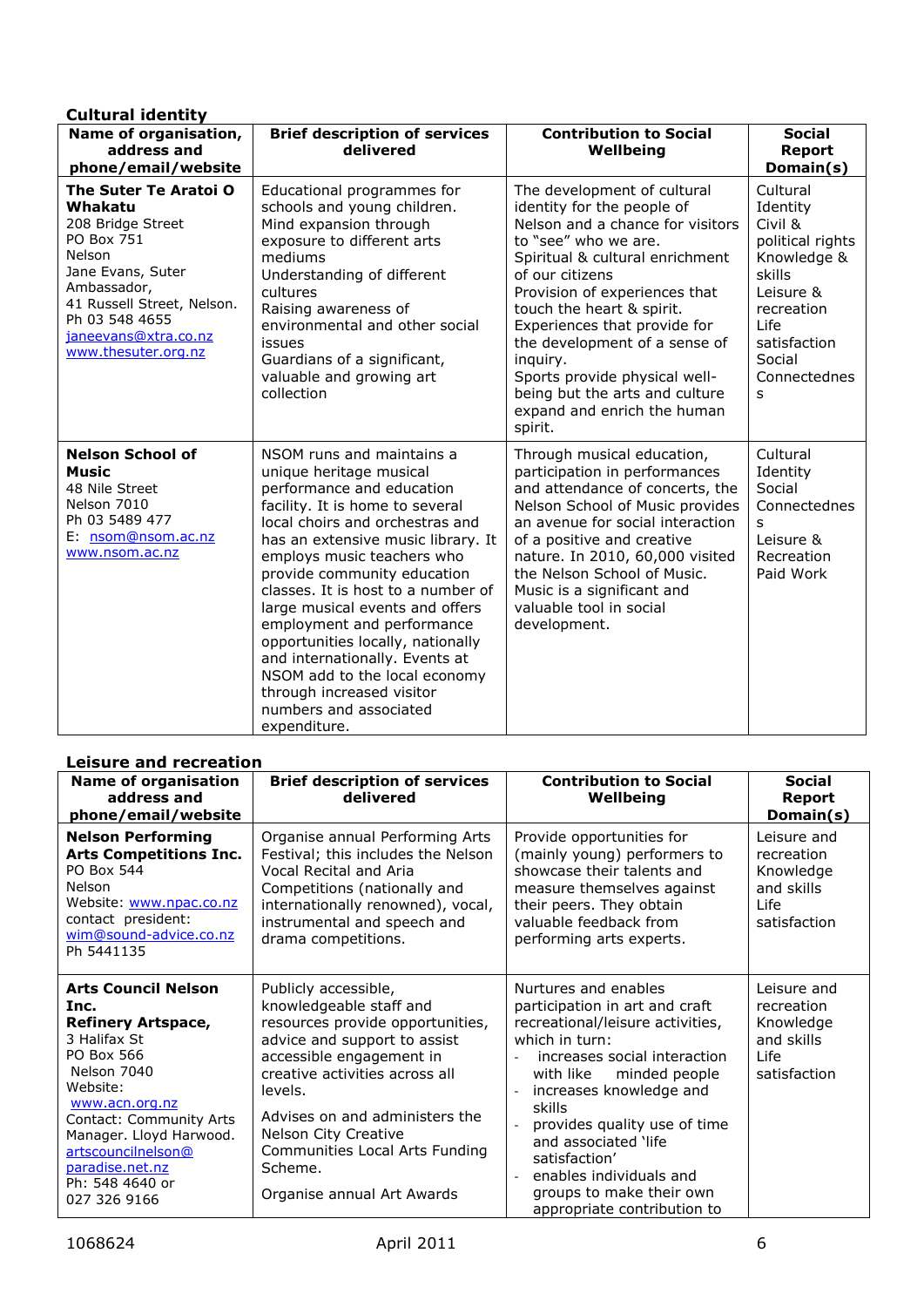|                                                                                                        | Events: Arts Council Nelson<br>Impressions Regional Art<br>Awards. Changing Threads<br>National Contemporary Fibre and<br>Textile Awards.<br>Organise other annual art<br>events, such as Art in Windows,<br>Art in The Cathedral, $K4K \sim Kids$<br>for Kids Art Exhibition.<br>Promotes art events and<br>opportunities through the<br>production of printed and<br>emailed Monthly Arts Calendars<br>and website hosting.<br>Provides marketing services and<br>opportunities for Nelson arts.<br>Provides services which support<br>the arts sector on varying levels.<br>*Administers the Artloop<br>database - a cost free website<br>promoting local artists and<br>affording a quality<br>communication tool for the arts<br>community.<br>* Assists maintenance of an<br>artist led community art gallery | the culture of the 'Nelson<br>Community' providing a<br>valued avenue for social<br>development<br>Provides resources for projects<br>which demonstrate clear<br>community benefits, through<br>wider participation and<br>broadening the range and<br>diversity of arts activities<br>available to Nelson residents.<br>Provides showcase<br>opportunities for people who<br>have developed their skills in<br>the visual arts, and nurtures<br>maintained and new<br>participation and audience<br>development.<br>Provides inclusive showcase<br>opportunities for people at all<br>levels of skill development<br>(entry level to professional)<br>and stimulating on-going<br>participation<br>Provides cost free promotion of<br>events across all art sectors,<br>informing the community on<br>the range of creative leisure<br>and recreational activities<br>available. In addition to<br>assisting those actively<br>involved with art activities, this<br>enhances 'audience' knowledge<br>and opportunities for those who<br>enjoy passive arts participation.<br>Adding to the perception of<br>Nelson as an 'arts centre' which<br>is a contributing factor as to<br>why many people have located<br>to, or chose to remain living in<br>Nelson. This enhances a sense<br>of life satisfaction and<br>community well being through<br>delivering on cultural<br>aspirations and expectations.<br>These services also support the<br>professional development,<br>practice and establishment of<br>Nelson artists. |                                                                                 |
|--------------------------------------------------------------------------------------------------------|---------------------------------------------------------------------------------------------------------------------------------------------------------------------------------------------------------------------------------------------------------------------------------------------------------------------------------------------------------------------------------------------------------------------------------------------------------------------------------------------------------------------------------------------------------------------------------------------------------------------------------------------------------------------------------------------------------------------------------------------------------------------------------------------------------------------|----------------------------------------------------------------------------------------------------------------------------------------------------------------------------------------------------------------------------------------------------------------------------------------------------------------------------------------------------------------------------------------------------------------------------------------------------------------------------------------------------------------------------------------------------------------------------------------------------------------------------------------------------------------------------------------------------------------------------------------------------------------------------------------------------------------------------------------------------------------------------------------------------------------------------------------------------------------------------------------------------------------------------------------------------------------------------------------------------------------------------------------------------------------------------------------------------------------------------------------------------------------------------------------------------------------------------------------------------------------------------------------------------------------------------------------------------------------------------------------------------------------------------------|---------------------------------------------------------------------------------|
| <b>The NewHub</b><br>23 New Street<br>PO Box 997<br>Nelson 7040<br>Ph 03 545 9147<br>www.nelsonhub.org | The NewHub offers a youth<br>recreation centre and youth<br>employment service managed by<br>the Youth and Community<br>Facility Trust (Nelson). The<br>Recreation centre is open to<br>young people (11-18 years)<br>between Monday to Friday 3-<br>6pm and Saturdays 12noon-5pm<br>during term time and during<br>school holidays 10am - 6pm.                                                                                                                                                                                                                                                                                                                                                                                                                                                                     | The centre is a key player in<br>the network of agencies<br>supporting youth in Nelson. Our<br>aim is to have a universal<br>appeal to young people, to<br>provide:<br>a vibrant, safe and<br>welcoming youth space<br>youth friendly services<br>$\bullet$<br>recreation and<br>٠<br>entertainment<br>youth employment service<br>$\bullet$                                                                                                                                                                                                                                                                                                                                                                                                                                                                                                                                                                                                                                                                                                                                                                                                                                                                                                                                                                                                                                                                                                                                                                                     | Leisure and<br>recreation<br>Knowledge<br>and skills<br>Social<br>connectedness |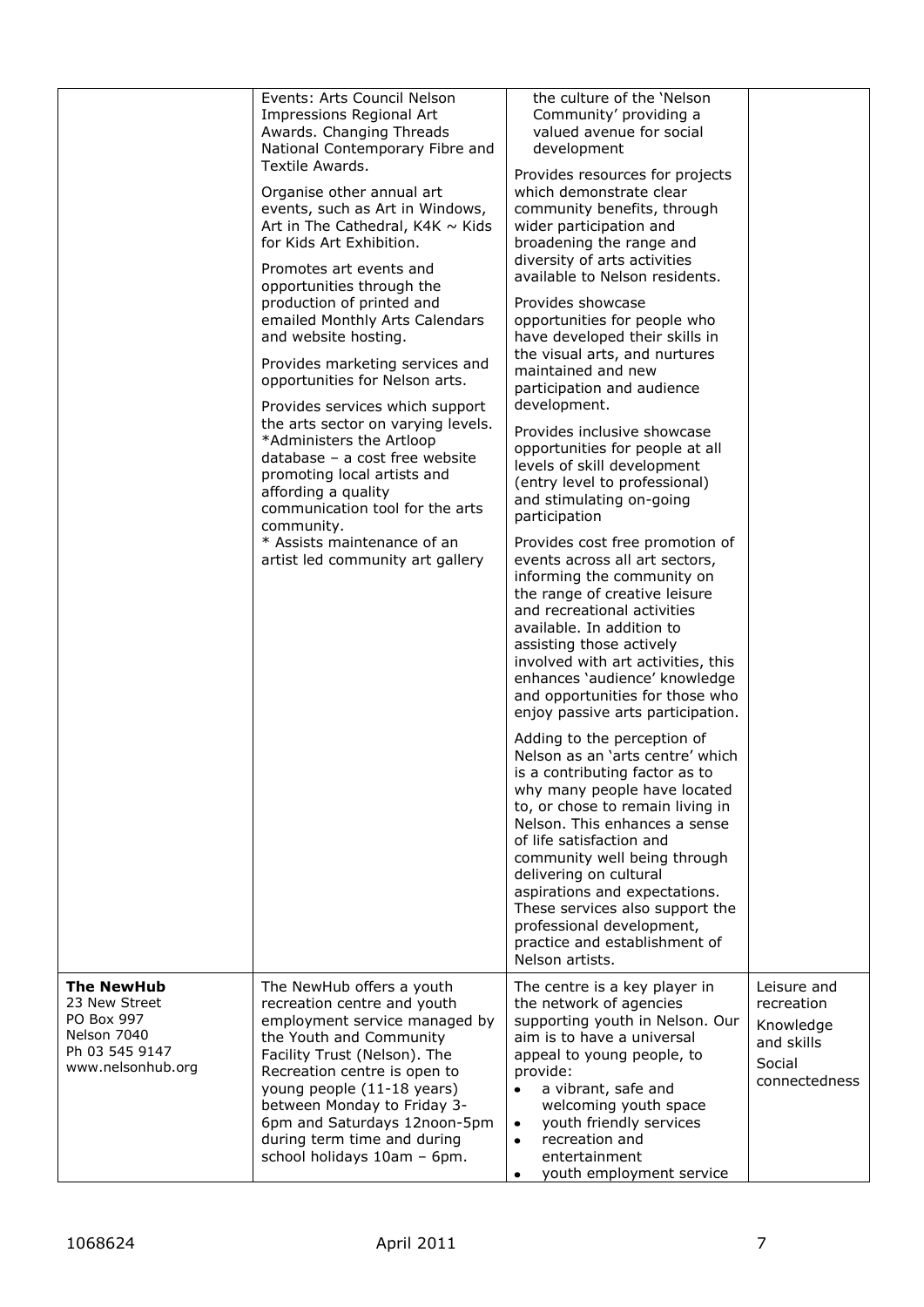| <b>Safety</b>                                                                                                                                     |                                                                                                                                                                                                                                                                                                                 |                                                                                                                                                                                                                                                                                                              |                                                                        |
|---------------------------------------------------------------------------------------------------------------------------------------------------|-----------------------------------------------------------------------------------------------------------------------------------------------------------------------------------------------------------------------------------------------------------------------------------------------------------------|--------------------------------------------------------------------------------------------------------------------------------------------------------------------------------------------------------------------------------------------------------------------------------------------------------------|------------------------------------------------------------------------|
| Name of organisation,<br>address and<br>phone/email/website                                                                                       | <b>Brief description of services</b><br>delivered                                                                                                                                                                                                                                                               | <b>Contribution to Social</b><br>Wellbeing                                                                                                                                                                                                                                                                   | <b>Social Report</b><br>Domain(s)                                      |
| <b>Community Probation</b><br><b>Service</b><br>Department of Corrections<br>www.corrections.govt.nz                                              | Improving Public safety, reducing<br>reoffending and ensure sentence<br>compliance                                                                                                                                                                                                                              | Risk management                                                                                                                                                                                                                                                                                              | Safety                                                                 |
| <b>Nelson Tasman Te</b><br><b>Rito Family Violence</b><br><b>Network</b><br>Currently 60 signed MOU<br>members organisations<br>govt and non govt | Network is a collaboration of<br>agencies with a wide range of<br>social services from direct<br>intervention of Family Violence to<br>programmes designed to create<br>healthier individuals and families<br>in the community thereby<br>reducing harm to families and<br>the impact on the wider<br>community | Nelson Tasman Te Rito family<br>Violence Prevention network<br>contributes to social wellbeing<br>by raising public awareness,<br>distributing information and<br>encouraging community<br>response to not tolerate<br>violence in the home or on the<br>streets, in our schools,<br>businesses or community | Safety<br>Health<br>Knowledge<br>and skills<br>Social<br>Connectedness |

#### **Social connectedness**

| Name of organisation,<br>address and<br>phone/email/website                                                                                                                               | <b>Brief description of services</b><br>delivered                                                                                                                                                                                                                      | <b>Contribution to Social</b><br>Wellbeing                                                                                                                                                                                                                                                                                                                                                                                                                                                                                                                                                                                                                          | <b>Social</b><br><b>Report</b><br>Domain(s)             |
|-------------------------------------------------------------------------------------------------------------------------------------------------------------------------------------------|------------------------------------------------------------------------------------------------------------------------------------------------------------------------------------------------------------------------------------------------------------------------|---------------------------------------------------------------------------------------------------------------------------------------------------------------------------------------------------------------------------------------------------------------------------------------------------------------------------------------------------------------------------------------------------------------------------------------------------------------------------------------------------------------------------------------------------------------------------------------------------------------------------------------------------------------------|---------------------------------------------------------|
| <b>Nelson Tasman Youth</b><br><b>Workers Collective.</b><br>Ph 5480560<br>PO Box 1297<br>Nelson 7040<br>Or<br>Office 19<br>50 Halifax Street<br><b>Nelson</b><br>coordinator@ntywc.org.nz | Support and resourcing of youth<br>workers in Nelson including :-<br>Training<br>Networking opportunities<br>Resource and Information<br>sharing<br>Regional and National advocacy<br>Coordination of youth week<br>Coordinate Collaborative events,<br>opportunities. | NTYWC provides services to<br>youth workers which ensures<br>they feel supported and<br>connected to others. Youth<br>workers often work in isolation<br>and the collective allows<br>opportunities for networking<br>and fostering collaboration.<br>We provide free or low cost<br>training to ensure youth<br>workers are skilled and<br>professional when working with<br>our regions young people<br>We have a regular newsletter<br>and email out that keeps youth<br>workers and agencies informed<br>of relevant information allowing<br>sharing of knowledge of<br>upcoming events, training or<br>issues that impact on youth,<br>youth work or agencies. | Social<br>connected-<br>ness<br>Knowledge<br>and skills |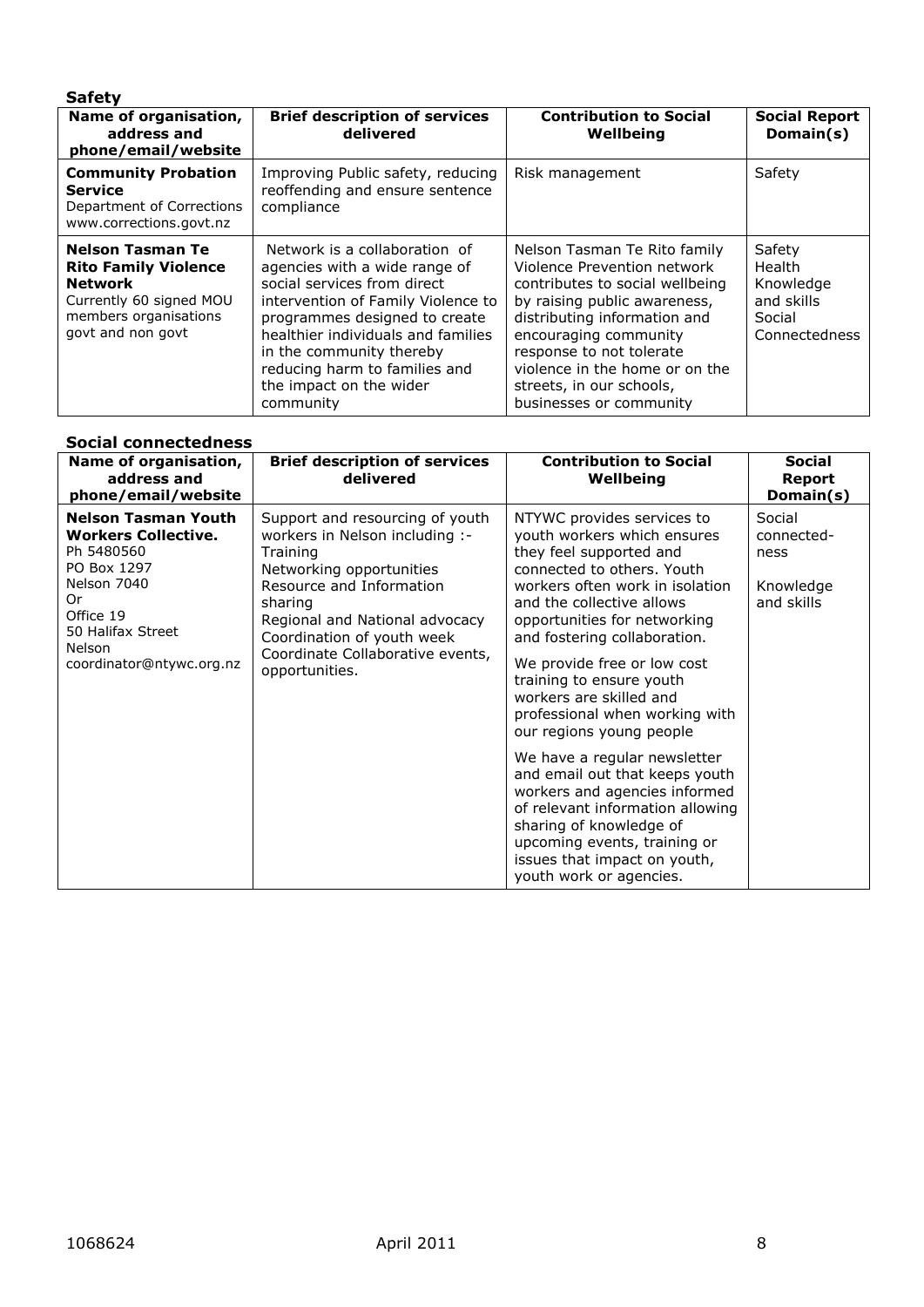| Name of organisation,<br>address and<br>phone/email/website                                                                                                                                                                                    | <b>Brief description of services</b><br>delivered                                                                                                                                                                                                                                                                                                                                                                                                                                   | <b>Contribution to Social</b><br>Wellbeing                                                                                                                                                                                                                                                                                                                                                                                                                                                                                                                                                                                                                                                                                                                                                                                                                      | <b>Social</b><br><b>Report</b><br>Domain(s)          |
|------------------------------------------------------------------------------------------------------------------------------------------------------------------------------------------------------------------------------------------------|-------------------------------------------------------------------------------------------------------------------------------------------------------------------------------------------------------------------------------------------------------------------------------------------------------------------------------------------------------------------------------------------------------------------------------------------------------------------------------------|-----------------------------------------------------------------------------------------------------------------------------------------------------------------------------------------------------------------------------------------------------------------------------------------------------------------------------------------------------------------------------------------------------------------------------------------------------------------------------------------------------------------------------------------------------------------------------------------------------------------------------------------------------------------------------------------------------------------------------------------------------------------------------------------------------------------------------------------------------------------|------------------------------------------------------|
| <b>Big Brothers Big</b><br><b>Sisters of Nelson</b><br>Ph: 03 545 9864<br>Fax: 03 545 8960<br>Cell: 027 285 6670<br>E:gavin@bigbrothers<br>bigsisters.org.nz<br>www.bigbrothersbigsisters<br>.org.nz<br>Postal: Private Bag 39,<br>Nelson 7042 | Young people between 7 and 16<br>years old, primarily from single-<br>parent families, experiencing<br>disadvantage, are referred by<br>the parents of the children<br>themselves. Once matched with<br>their volunteer mentor the young<br>people have the opportunity to<br>experience the friendship and<br>quidance of a screened and<br>trained adult volunteer mentor<br>doing fun, inexpensive activities<br>together. Case workers monitor<br>and support the relationship. | The Nelson City Council Social<br>Wellbeing Policy identifies<br>"Mitigating the effects of<br>Deprivation in the Nelson<br>Community" as one of its key<br>objectives. Big Brothers Big<br>Sisters of Nelson works with<br>many of these deprived families<br>supporting them and providing<br>the young people from these<br>families an opportunity to<br>experience the friendship and<br>quidance of a screened and<br>trained adult volunteer doing<br>fun, inexpensive activities<br>together. Research consistently<br>demonstrates that Big Brothers<br>Big Sisters mentoring helps at-<br>risk youth overcome the many<br>challenges they face. By<br>allowing our Mentoring Co-<br>ordinators to focus more on the<br>core business of support young<br>people and their families we<br>will help to mitigate some of<br>the effects of deprivation. | Social<br>connected-<br>ness<br>Life<br>satisfaction |
| <b>Nelson Tasman</b><br><b>Connections</b><br>PO Box 370<br>Nelson 7040<br>Ph 03 548 0012<br>info@connections.gen.nz<br>www.connections.gen.nz                                                                                                 | Support, advice, information<br>given to Nelson-Tasman school<br>leavers aged 15-19 years via<br>telephone, post, referrals to<br>relevant support services in<br>region                                                                                                                                                                                                                                                                                                            | Collaborative service ensuring<br>youth of the region make a<br>successful transition from<br>school, which contributes to<br>their long-term economic<br>independence and well being.                                                                                                                                                                                                                                                                                                                                                                                                                                                                                                                                                                                                                                                                          | Social<br>connectedness<br>Knowledge<br>and Skills   |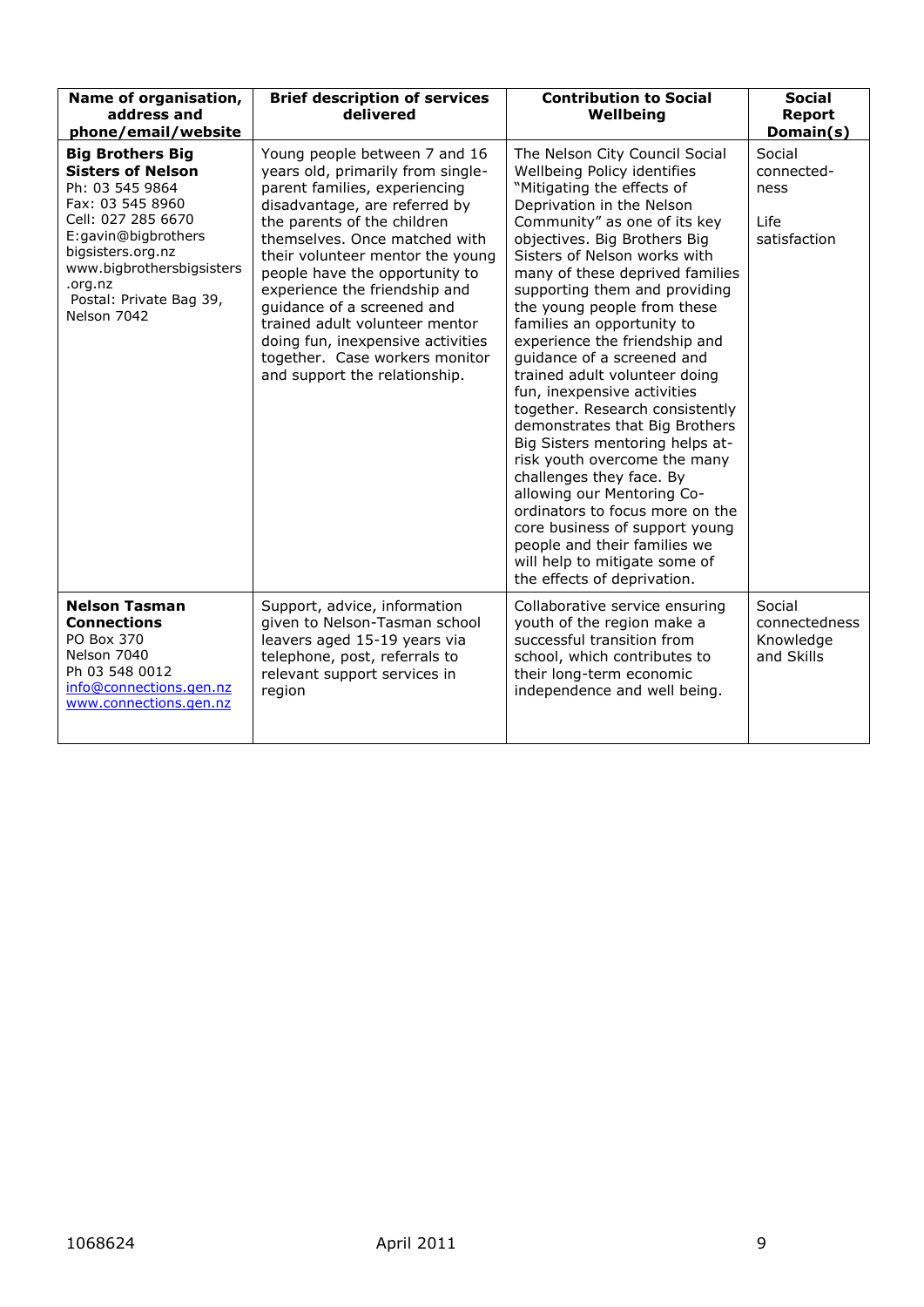| All                                                                                                                                                           |                                                                                                                                                                                                                                                                                                                                                                                                                                                                                                                                                                                                                                                                                                                                                                                                                                                                                                                                                                                                                                                               |                                                                                                                                                                                                                                                                                                                                                                                                                                                                                                                                                                                                                                                                                                                                                                                                                                                                                 |                                                                                                  |
|---------------------------------------------------------------------------------------------------------------------------------------------------------------|---------------------------------------------------------------------------------------------------------------------------------------------------------------------------------------------------------------------------------------------------------------------------------------------------------------------------------------------------------------------------------------------------------------------------------------------------------------------------------------------------------------------------------------------------------------------------------------------------------------------------------------------------------------------------------------------------------------------------------------------------------------------------------------------------------------------------------------------------------------------------------------------------------------------------------------------------------------------------------------------------------------------------------------------------------------|---------------------------------------------------------------------------------------------------------------------------------------------------------------------------------------------------------------------------------------------------------------------------------------------------------------------------------------------------------------------------------------------------------------------------------------------------------------------------------------------------------------------------------------------------------------------------------------------------------------------------------------------------------------------------------------------------------------------------------------------------------------------------------------------------------------------------------------------------------------------------------|--------------------------------------------------------------------------------------------------|
| Name of organisation,<br>address and<br>phone/email/website                                                                                                   | Brief description of services<br>delivered                                                                                                                                                                                                                                                                                                                                                                                                                                                                                                                                                                                                                                                                                                                                                                                                                                                                                                                                                                                                                    | Contribution to Social Wellbeing                                                                                                                                                                                                                                                                                                                                                                                                                                                                                                                                                                                                                                                                                                                                                                                                                                                | Social Report<br>Domain(s)                                                                       |
| <b>Nelson Multicultural</b><br>Council<br>4 Bridge St<br>PO Box 264<br>Nelson 7040<br>info@nelsonmulticultural.<br>co.nz<br>www.nelsonmulticultural.<br>co.nz | Nelson Multicultural Council is<br>dedicated to the promotion of<br>positive race relations through<br>education and practical support<br>of newcomers and people from<br>minority ethnicities.<br>Through its involvement with the<br>Nelson Safer Community Council<br>and the Te Rito Network for the<br>prevention of family violence,<br>NMC works hard to ensure the<br>safety of residents, international<br>students and visitors to our<br>region.<br>Through networking closely with<br>other agencies we make sure the<br>needs of migrants are taken into<br>consideration so that services<br>are accessible.<br>Recently NMC has received<br>funding from MSD's "Community<br>Response Fund" to run<br>programmes which will assist<br>with the successful settlement<br>and integration of our people<br>from refugee background.<br>NMC has received several<br>national awards from the Human<br>Rights Commission for promoting<br>positive race relations &<br>supporting ethnic communities to<br>keep their culture & language<br>alive. | We provide people new to<br>Nelson with<br>• Information - see<br>www.nelsonmulticultural.<br>CO.<br>nz<br>• A field worker- working one<br>to one to identify needs and<br>access services as required.<br>• The Nelson Newcomers<br>Network, to connect people to<br>their new community.<br>• Events - to give people an<br>opportunity to make<br>connections and celebrate<br>cultural diversity<br>• An updated list of interpreters<br>for over 40 languages<br>available to services<br>Speak Out Nelson Tasman<br>- NZ's first regional<br>reporting system for racist<br>incidents. A collaborative<br>process to ensure the<br>safety of ethnic minorities<br>through reporting,<br>responding, and<br>education.<br>• Information about obligations<br>and rights around family<br>violence<br>• Connections to Settling In<br>health group and Te Rito<br>network. | Social<br>connectedness<br>Cultural<br>identity<br>Safety<br>Health<br>Leisure and<br>recreation |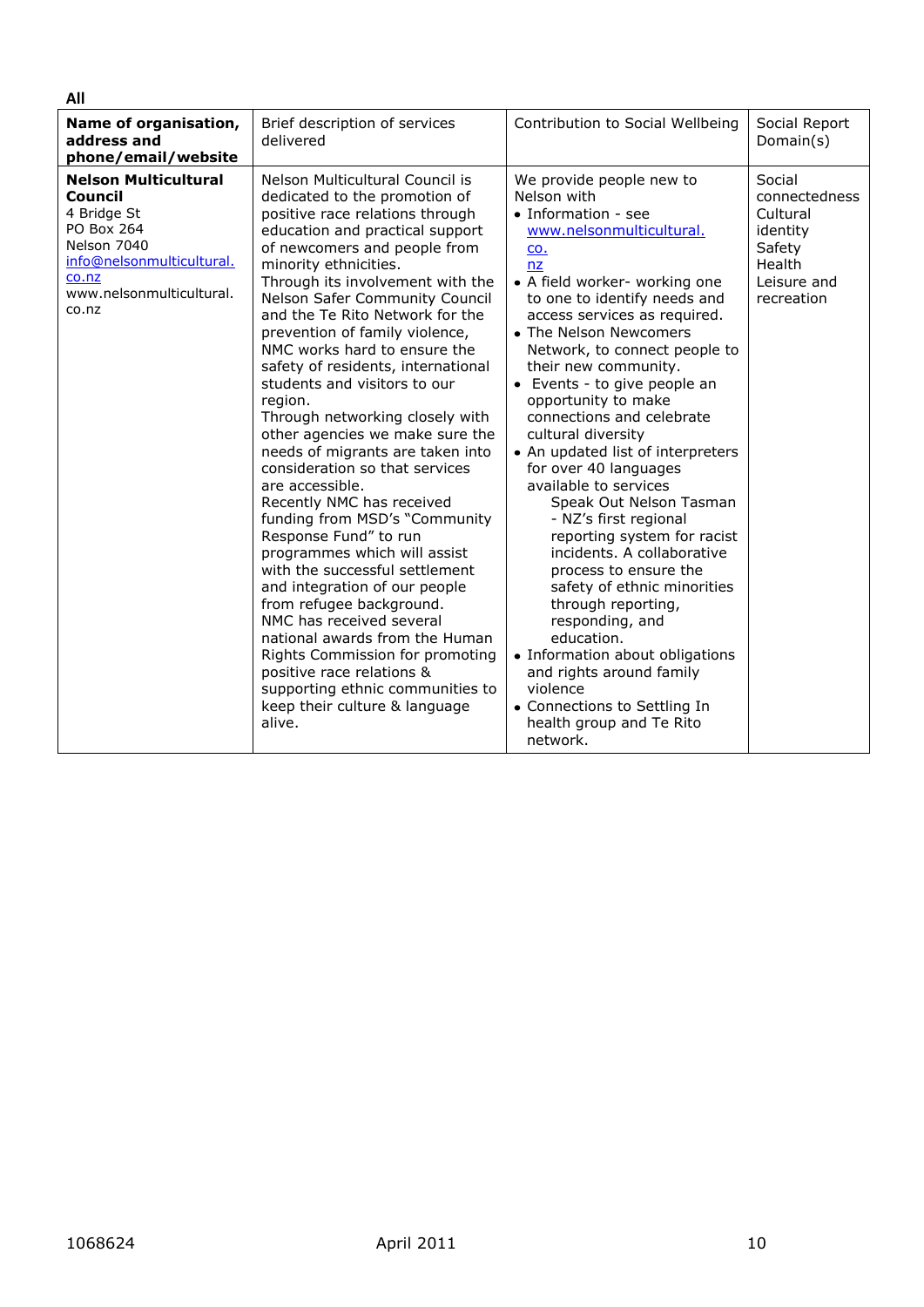| Name of organisation,<br>address and<br>phone/email/website                                                                                                   | <b>Brief description of services</b><br>delivered                                                                                                                                                                                                                                                                                                                                                                                                                                                                                                                                                                                                                                                                                                                                                                                                                                                                                                                                                | <b>Contribution to Social</b><br>Wellbeing                                                                                                                                                                                                                                                                                                                                                                                                                                                                                                                                                                                                                                                                                                                                                                                                                                                                                                                               | <b>Social Report</b><br>Domain(s)                                                |
|---------------------------------------------------------------------------------------------------------------------------------------------------------------|--------------------------------------------------------------------------------------------------------------------------------------------------------------------------------------------------------------------------------------------------------------------------------------------------------------------------------------------------------------------------------------------------------------------------------------------------------------------------------------------------------------------------------------------------------------------------------------------------------------------------------------------------------------------------------------------------------------------------------------------------------------------------------------------------------------------------------------------------------------------------------------------------------------------------------------------------------------------------------------------------|--------------------------------------------------------------------------------------------------------------------------------------------------------------------------------------------------------------------------------------------------------------------------------------------------------------------------------------------------------------------------------------------------------------------------------------------------------------------------------------------------------------------------------------------------------------------------------------------------------------------------------------------------------------------------------------------------------------------------------------------------------------------------------------------------------------------------------------------------------------------------------------------------------------------------------------------------------------------------|----------------------------------------------------------------------------------|
| <b>Whenua Iti Outdoors</b><br>RD2 Upper Moutere<br>Nelson/Tasman<br>7175<br>Ph 03 526 7842<br>www.whenuaiti.org.nz                                            | 8 week courses for young people<br>aged $16 - 24$ years (funded by<br>MYD), and 12 week courses for<br>adults aged 18 years + (funded<br>by TEC). Outdoor education is<br>utilised as medium to build skills<br>leading to greater employment<br>and training opportunities.<br>Leadership and Mentoring<br>programmes (16-24 year olds).<br>School holiday Journeys -<br>building skills in independence,<br>teamwork through outdoor<br>pursuits<br>Family weekends (funding<br>dependant)                                                                                                                                                                                                                                                                                                                                                                                                                                                                                                     | Increased fitness, goal setting,<br>motivation, communication and<br>leadership skills. Identification<br>of strengths and future<br>options.                                                                                                                                                                                                                                                                                                                                                                                                                                                                                                                                                                                                                                                                                                                                                                                                                            | Our<br>programmes<br>have positive<br>implications<br>for all domains<br>listed. |
| <b>Volunteer Nelson and</b><br><b>Community Support</b><br><b>Service</b><br>50 Halifax St<br>Nelson<br>nvc@ts.co.nz                                          | Recruit & refer volunteers<br>Facilitate workshops/professional<br>development training for<br>voluntary & community sector,<br>Disseminate info to a large<br>network, facilitate Community &<br>Whanau mtgs, provide<br>mentoring service, peer support<br>groups, resource library,<br>administer Found website and<br>organise events to celebrate<br>volunteering.                                                                                                                                                                                                                                                                                                                                                                                                                                                                                                                                                                                                                          | Essential support to all<br>community sector groups<br>Provides participation in<br>community & boosts sense of<br>purpose, networks, develops<br>skills for volunteers.<br>A healthy & vibrant city relies<br>heavily on volunteers across all<br>sectors.                                                                                                                                                                                                                                                                                                                                                                                                                                                                                                                                                                                                                                                                                                              | All<br>Social<br>Connectedness                                                   |
| <b>Victory Community</b><br><b>Health Centre</b><br>** Victory is described as<br>including high deprivation<br>areas of Bishopdale,<br>and Washington Valley | Direct access to a range of (13)<br>other services based or visiting<br>here on our<br>Free Regular timetable<br>Information, advocacy and direct<br>support for residents to access<br>any health or social service<br>throughout the city.<br>Offer regular growing-food-at-<br>home workshops. Promote those<br>who have done workshops to<br>help others begin gardening at<br>home.<br>Offer low cost direct access to a<br>wide range of recreational,<br>physical activity, cultural, social<br>activities and programmes.<br>Offer NO cost range of easy<br>access health services - such as<br>midwives, plunket, cervical<br>screens, hearing tests, health<br>checks.<br>Open invitations to events -<br>Matariki, Victory 5k, and<br>encouragement to participate in<br>other Victory events - Little Day<br>Out, Race Unity Day.<br>Promotion of other activities<br>offered by stakeholder<br>organisations such as YMCA,<br>Victory Community Church, Early<br>Childhood Centres. | Leisure and recreation $-$ our<br>Victory on the Move<br>programme.<br>We don't offer all the activities<br>- we network, facilitate and<br>promote other stakeholder<br>organisations to link to our<br>programme - Victory Church,<br>YMCA etc in order to eliminate<br>duplications of effort.<br>Cultural Identity - Centre<br>provides avenue for Refugee<br>Services.<br>link to MultiCultural Council for<br>Race Unity Day, liaise with<br>Pasifika Trust, run a Pasifika<br>playgroup, advocate for their<br>health needs. We actively<br>liaise with all Māori based<br>social and health services to<br>better meet the needs of<br>families. We host a hangi pit<br>for regular whanau use.<br>Economic Standard of Living -<br>we constantly advocate for<br>improving incomes in the<br>region. W&I use our facilities<br>and link to our workers re the<br>uptake, changes and advocacy<br>for all those on benefits Our<br>community garden offers fresh | ALL **                                                                           |